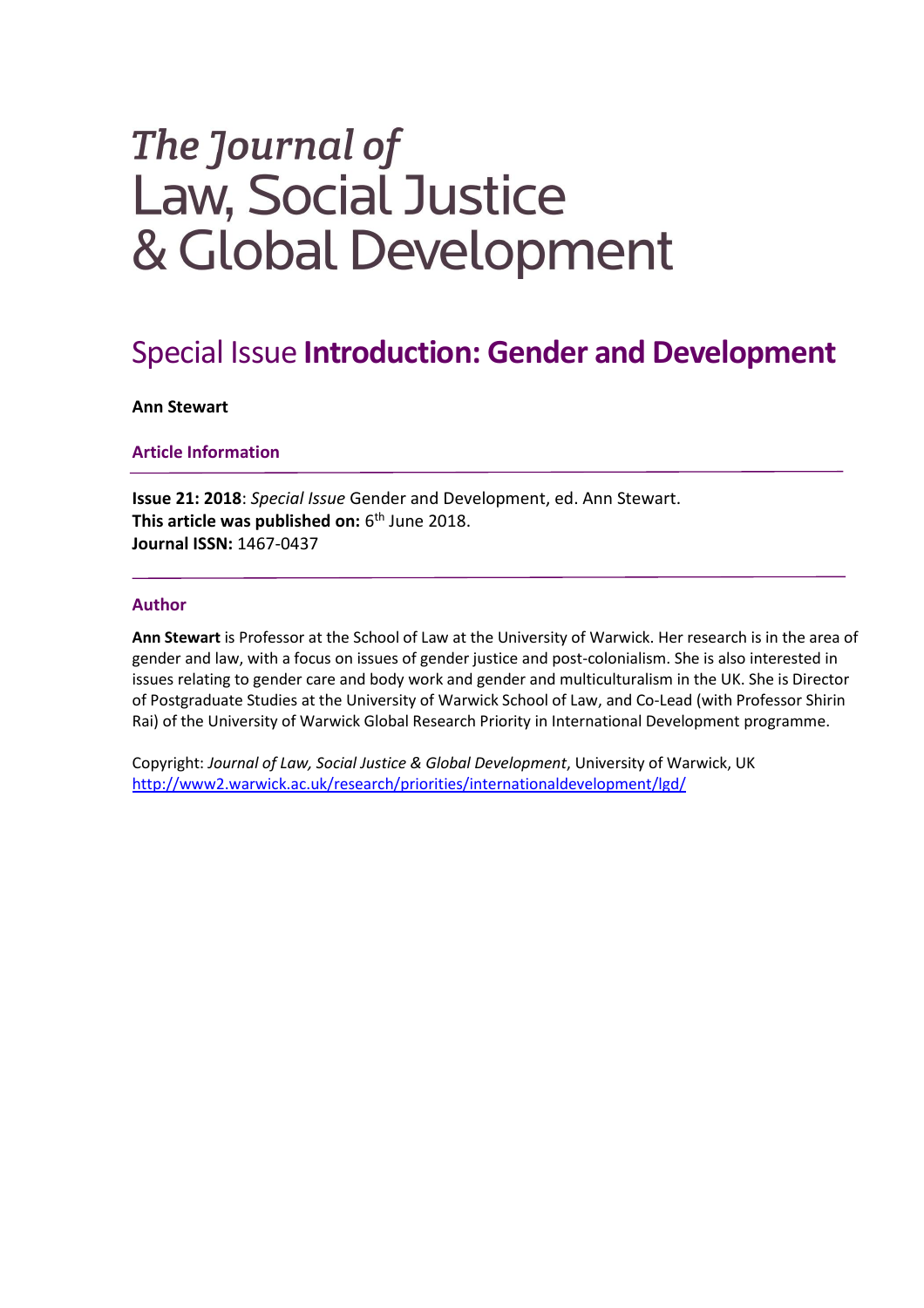**This special issue of the** *Journal of Law, Social Justice & Global Development* **(LGD) focuses on gender and development, drawing to a close a recent annual theme of Warwick University's Global Research Priority on International Development (GRP ID). The LGD aims to provide a home for cutting edge research on key issues that shape development in a profoundly unequal and conflict-ridden world; to promote knowledge exchange; and to enable scholars from the global South to present their work to a global audience. This collection of papers was selected from an open call for papers encouraging contributions from gender and feminist perspectives across the broadly defined field of development studies.**

Despite a sustained attempt over more than three decades to 'mainstream' gender into analysis and policy, there is widespread recognition that this has not resulted in substantial reduction in gender-based violence, or reduced inequalities in the workplace or in households or within political institutions. This is not to deny the significant gains that have been made in some areas. The importance of gender equality to development initiatives was recognized in the Millennium Development Goals (MDGs) and features more strongly as a standalone goal with targets within the Sustainable Development Goals (SDGs). There is now a strong international women's human rights framework, although there are still substantial challenges in relation to observance and as yet no equivalent framework to tackle issues relating to human rights violations relating to sexuality and gender identity. There have been improvements in relations to girls' access to primary education, to maternal health and to reductions in absolute poverty. However, genderbased insecurities resulting from local and regional conflicts, and 'natural' disasters that are increasingly associated with climate change, are widespread and are producing new problems not least the mass movements of displaced peoples. The issues of security and migration present their own unique challenges, with the face of migrants often being male, leading to questions of gender inequality within the migration framework but also raising questions of the role of gender in the rise of populism and fundamentalism. Critical development analysis is much needed to

understand these challenges and to enrich policy development and advocacy in a complex and fragile world.

The papers in this collection reflect the breadth of gender perspectives in relation to development. The contributions by Faulkner and Russo address the way in which people and products are traded within the presently constituted global market. Each identifies the particularly gendered way in which these movements take place. Faulkner is concerned with one aspect of the unprecedented movement of people across national and international borders associated with what is now labelled as 'modern slavery'. As she points out 'the current refugee crisis in Europe, coupled with fears around trafficking, sexual slavery, extremism and national security have encouraged the proliferation of laws regulating cross-border movements'. The response has been to develop an 'expansive legal architecture … to prevent illegal and irregular migration', which has reduced 'opportunities for legal authorised migration' and expanded a diversified market in 'clandestine services'. The emotive and politicised rhetoric of modern slavery allies it with human trafficking and in particular the trafficking of women. As Faulkner demonstrates the migration of women has long been associated with trafficking, dating back to the White Slavery Conventions of the early twentieth century. Migrant women are constructed primarily as trafficked women. She argues that the new abolitionist movement is highly contested within feminism. It contributes to a perception that the migration or movement of all women takes place through the processes associated with trafficking thereby shifting the focus from analysis of, and campaigns to support, the rights of women to migrate.

Russo is concerned with the way in which 'authentic craftswomen' are constructed within the neoliberal market place. She considers the way in which a Rajasthani women's co-operative which produces contemporary products using 'traditional' embroidery work negotiates with and is influenced by marketing its products to niche global north consumers. Development policy in recent times has replaced the needy woman receiving aid with the sturdily independent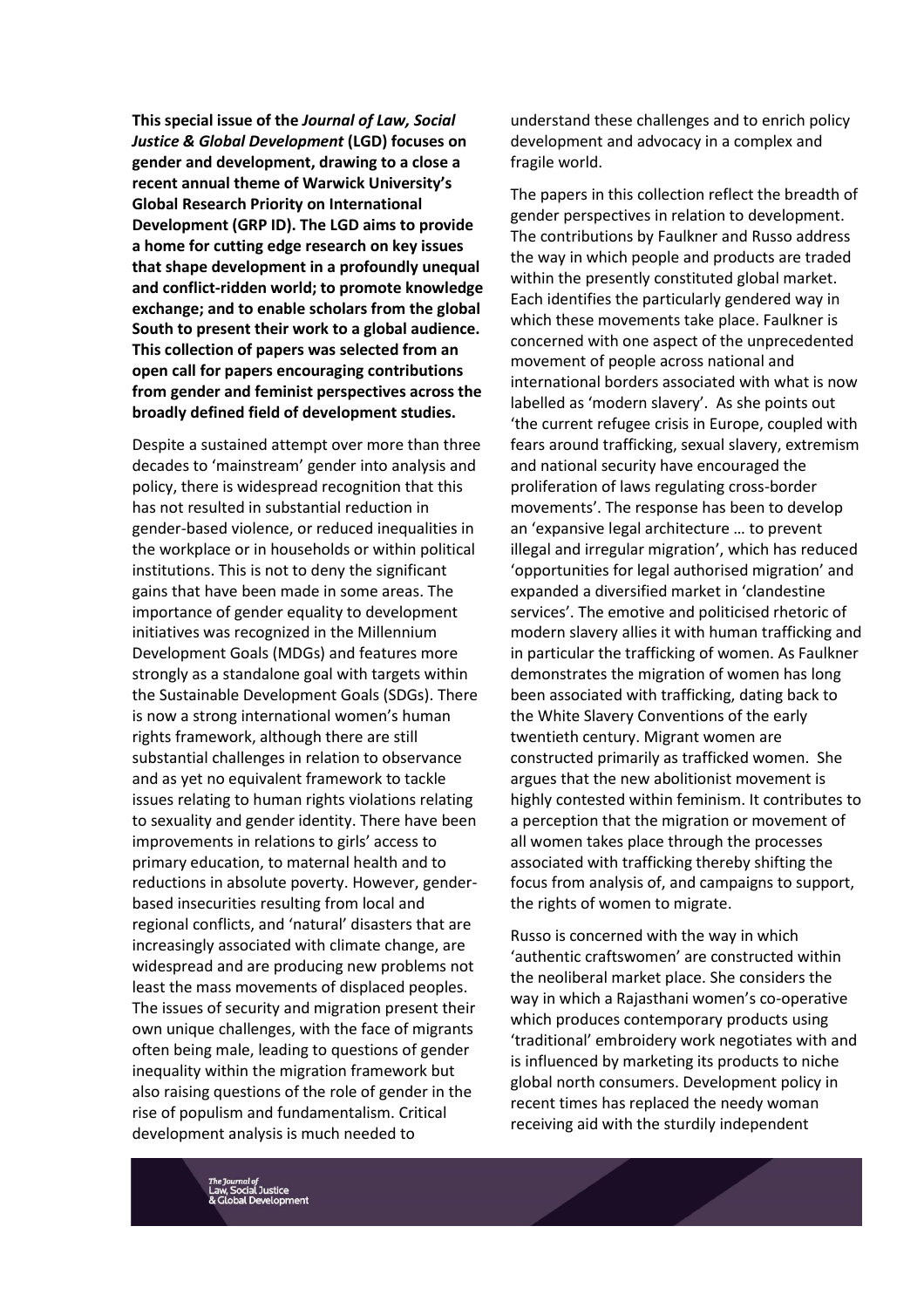rational economic woman accessing micro credit to improve her lot. The Rajasthani craftswomen can also be associated with another trope; that of the 'authentic native' marketing pre- modern culture for western consumption, thereby fostering indigenous artistic renewal. This creates a 'hybrid subjectivity' of 'rational economic woman', acting freely in the market and 'authentic native' reproducing unchanging premodern culture. Using the example of this cooperative, Russo explores the extent to which it is possible to create alternative economies which combat 'material exploitation within capitalism' and also 'counter act systems of social domination'. Heijthuyzen's article also shows in a different context the struggles over the identity of an authentic Egyptian woman during the recent Resistance.

A number of the papers explicitly or implicitly address the issue of agency. In recent years, there has been a growing consensus among policy makers concerned with gender issues within development to adopt an 'empowerment' model, underpinned by a rights based approach. To attract (minimal) human rights protections and to be 'rescued', migrant women, particularly those involved in the provision of commercialized sexual services, must be seen as 'victims' preyed on by 'villains' in the form of criminal gangs and in need of a 'rescuer'. While women co-operative members exercise considerable agency in their negotiations with the market, they and their traditional crafts are 'saved' by ethically minded global north consumers.

Heijthuyzen in her article explores women's involvement in the Egyptian uprising and the way in which sexual violence against women has been understood by different constituencies in postrevolutionary Egypt. As both Heijthuyzen and Williamson point out, there has been a very uneasy relationship between nationalism and feminism. Heijthuyzen explores the way in which authoritarian power structures intersect with patriarchal power structures. Women were required to negotiate often conflicting political agendas: confronting sexual violence and opposing authoritarianism. The latter encouraged silence on the former to preserve the reputation

of the revolution while a sole focus on the former, a position supported by international organisations tended to lead to a demand for more state security presence on the streets. Some Egyptian women's organisations sought to address the intersectionality by shifting the understanding of sexual violence from the private to the public sphere in order to recognize the links between authoritarianism and patriarchal power relations and working within coalitions.

Williamson's focus is on the lack of ability among Kuwaiti women to pass nationality on to non-Kuwaiti husbands and their children. As Williamson indicates in her article, Kuwait is economically 'developed' but features far less well in relation to social and political indicators relating to gender equality and development. Although she does not focus on this point it is clear that Kuwait's position in the world economy, and the role of migration, is an important background to understand. Williamson adopts a socio-legal perspective through which to explore this issue. In particular, she solicits the views of a group of 'elite' young men and women as constituted by university law students to explore the reasons why there seems to be little appetite for change, although she also indicates that there may now be more within wider circles. Interestingly, young women are not keen to establish agency – to be fully acting subject citizens – in relation to potential or actual husbands. In contrast, they do want to be able to pass their nationality on to their children. The fear of male 'foreigners' duping women into marriage and therefore exploiting them is a key justification. Kuwaiti women, particularly elite women, must be saved from predatory foreigners.

Most of the authors reflect in one way or another on the role of the state in constructing and/or addressing gender relations. Feminists working in the area of gender, law and development have identified the complex position of the postcolonial state. A 'rescue' agenda often involves more regulation as Faulkner points out or more policing on the streets as Heijthuyzen indicates. In general, we have seen the development of more securitized and militarized forms of governance with the rise of populism and fundamentalism,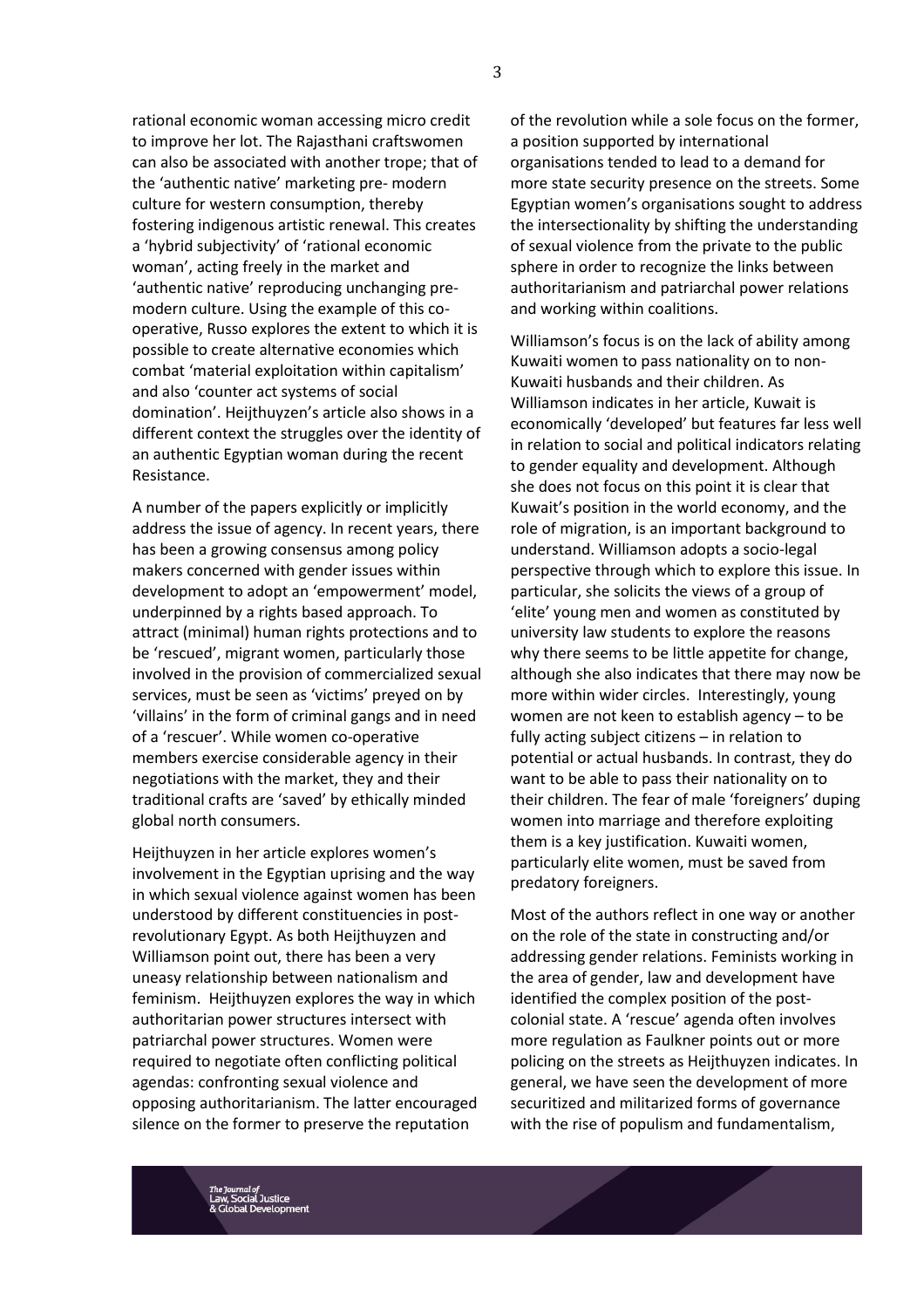none of which leaves much space within political discourse for tackling gender based power relationships. States reinforce inequality, as Williamson indicates so clearly in her discussion of the Kuwaiti state's opposition to reforming the laws relating to citizenship despite constitutional commitments to equality (and the exact extent of this commitment is addressed by Williamson).

This theme is picked up in Mamad and Foubet's very rich discussion of early marriages in Mozambique. Mozambique has signed up to both the Convention on the Elimination of all Forms of Discrimination Against Women and the Child Rights Convention, both of which prohibit early marriages and has enacted legislation stipulating 18 as the age for marriage yet early marriage, as young as 15, is the norm in many parts of the country. In their chapter they explore the way in which exceptions within the Marriage Act enable parents to consent on behalf of their underage children and highlight the way in which the state incorporates alternative norms which support early marriage within the legal system. As in Egypt, Mamad and Foubet suggest shifting the focus for intervention from the private domain of family law, which focuses on interpersonal relationships, to public provision relating to social protection. They make a strong case for using the development focused social protection floor framework which is designed to 'leave no one behind' to provide the economic and social resources needed to address the reasons for early marriages. The present three-pronged framework (unconditional cash transfers, social action for health and social action for education) does not include girl children at risk of early marriage as an independent risk in the eligibility criterion of a 'vulnerable' child. They point to the life cycle vulnerability that early marriage creates for girls and women. It often leads to curtailment in schooling leading to life-long economic disadvantage, increases long lasting problems with health significantly, and reinforces gendered cultural norms based upon presumptions relating to women's lack of agency.

The importance of understanding gender issues within the life cycle is taken up by Camilletti, Banati and Cook in their review of research on

children's roles in social reproduction. As the authors point out, the issue of care has moved up the development agenda largely due to the sustained advocacy by gender based groups and civil society organisations. The relationship between production and social reproduction, in particular the way in which many caring activities are seen as 'unproductive' and not counted in national systems of accounting, is being recognized as important to the achievement of development objectives. The Sustainable Development Goal relating to Equality (Goal 5) explicitly recognizes the need to recognize, reduce and redistribute unpaid care. It is clear that much of the unequal burden of caring falls on women. However these authors turn their attention to the role of children in the provision of care 'both within and beyond the household'. They review the literature on the topic from a development perspective. As they point out, childhood for very many children in the global south is not expected to be labour free and a time of learning and play, but is seen as a time for involving young people in collective activities which provide 'important preparation from the future'.

The value of adopting a care perspective is that it reveals the importance of caring relationships throughout the life course and highlights the interconnectedness of us all. We all need and receive care to sustain our well-being; societies are unsustainable without such reciprocal caring. The authors therefore highlight both the importance of understanding the costs that excessive care responsibilities in childhood can have over the life course and also the benefits that contributing to caring relationships at an early age can bring. They demonstrate the need to understand the intersection between gender, age and location. Girls tend to undertake more and different responsibilities to boys and these increase as girls move through adolescence. Children living in rural settings tend to do more than their urban counterparts but not always. Boys do undertake care responsibilities particularly when there is no older sibling. The authors highlight the vulnerability of child domestic workers. The authors' comprehensive review supports the need for more research on this topic to understand the intersections more

4